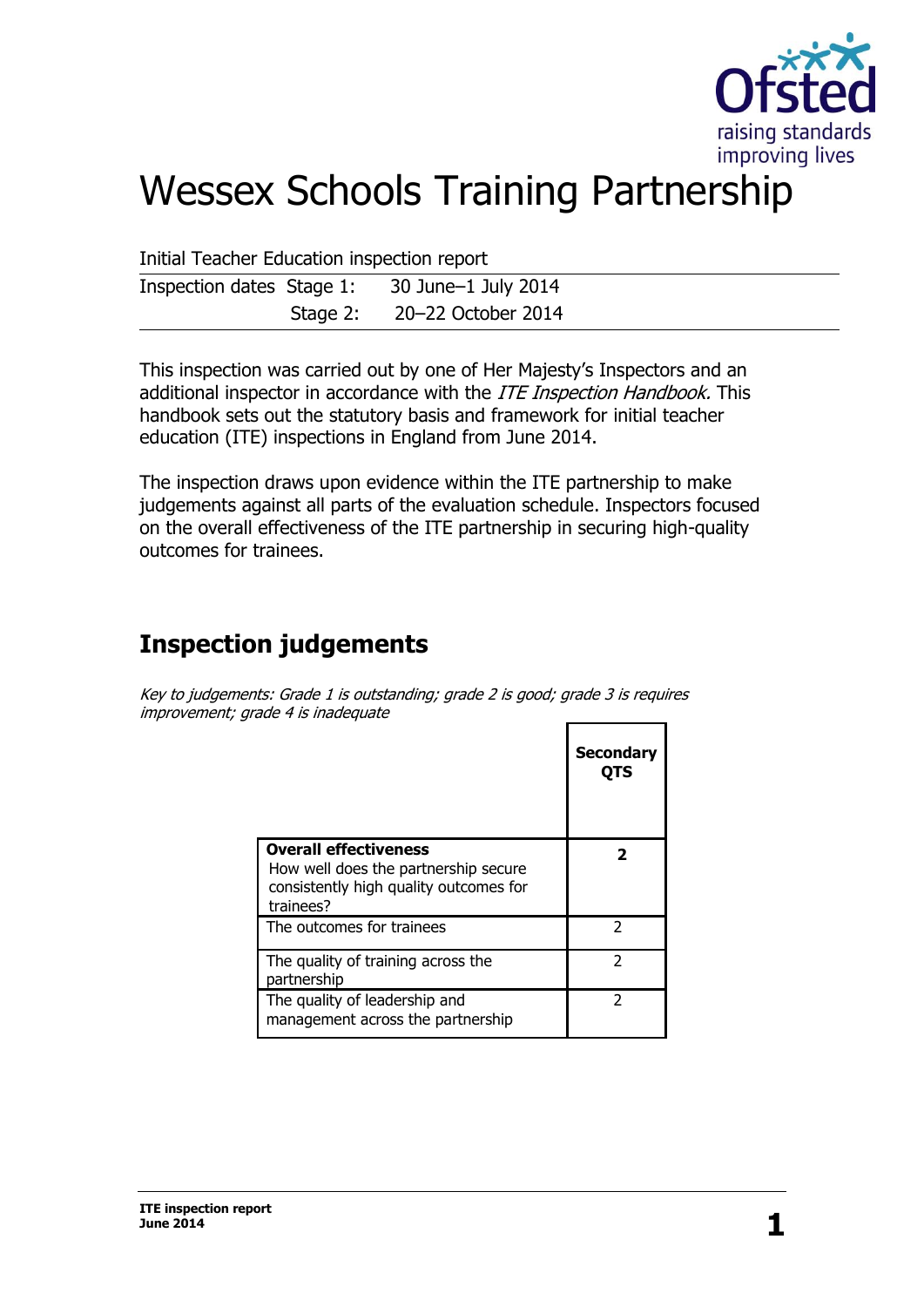# **The secondary phase**

### **Information about the secondary partnership**

- The Wessex Schools' Training Partnership was previously an employmentbased initial teacher training provider. It converted successfully in April 2014 to a school-centred initial teacher training (SCITT) partnership, delivering school direct programmes to Qualified Teacher Status (QTS) for graduate trainees who wish to teach students in the 11–16 age range.
- $\blacksquare$  The partnership has traditionally run its training programmes for a year from each April. At the time of Stage 1 of the inspection, eight trainees were being trained in the April 2014 cohort, with six following school direct routes and two on a school direct (salaried) programme. The school direct and school direct (salaried) programmes are very similar in structure.
- $\blacksquare$  The partnership has now changed its training period to run for a year from each September. In September 2014, a further 11 trainees started training, with eight on the school direct route and three on the school direct (salaried) programme. These trainees will work towards a Postgraduate Graduate Certificate of Education (PGCE) alongside QTS.
- The current total of 19 trainees is larger than at the time of the previous inspection, and reflects the partnership's steady expansion. Trainees are trained across a broad range of subject specialisms, which currently include English, mathematics, art, computer science, design and technology, geography, history, modern foreign languages, music, and physical education. Typically, there are one or two trainees per subject, with slightly larger numbers in mathematics.
- $\blacksquare$  The number of schools in the partnership has expanded since the previous inspection. Four schools currently offer main placements, and a further five have provided second school placements to current trainees. The schools are mainly located in Poole, though a small number are further afield in south Dorset. The schools include comprehensive schools and academies, single-sex grammar schools and an independent school. The lead school is Poole High School, where a specialist teaching centre and much of the central training is based.
- $\blacksquare$  The partnership is governed by a partnership board comprising the chair, partnership director, and representatives of the placement schools. It is led by a course director who is also a teacher and leader at a partner school. The director reports back to the headteacher of the lead school on a monthly basis and attends the Poole headteachers meeting once a year in June.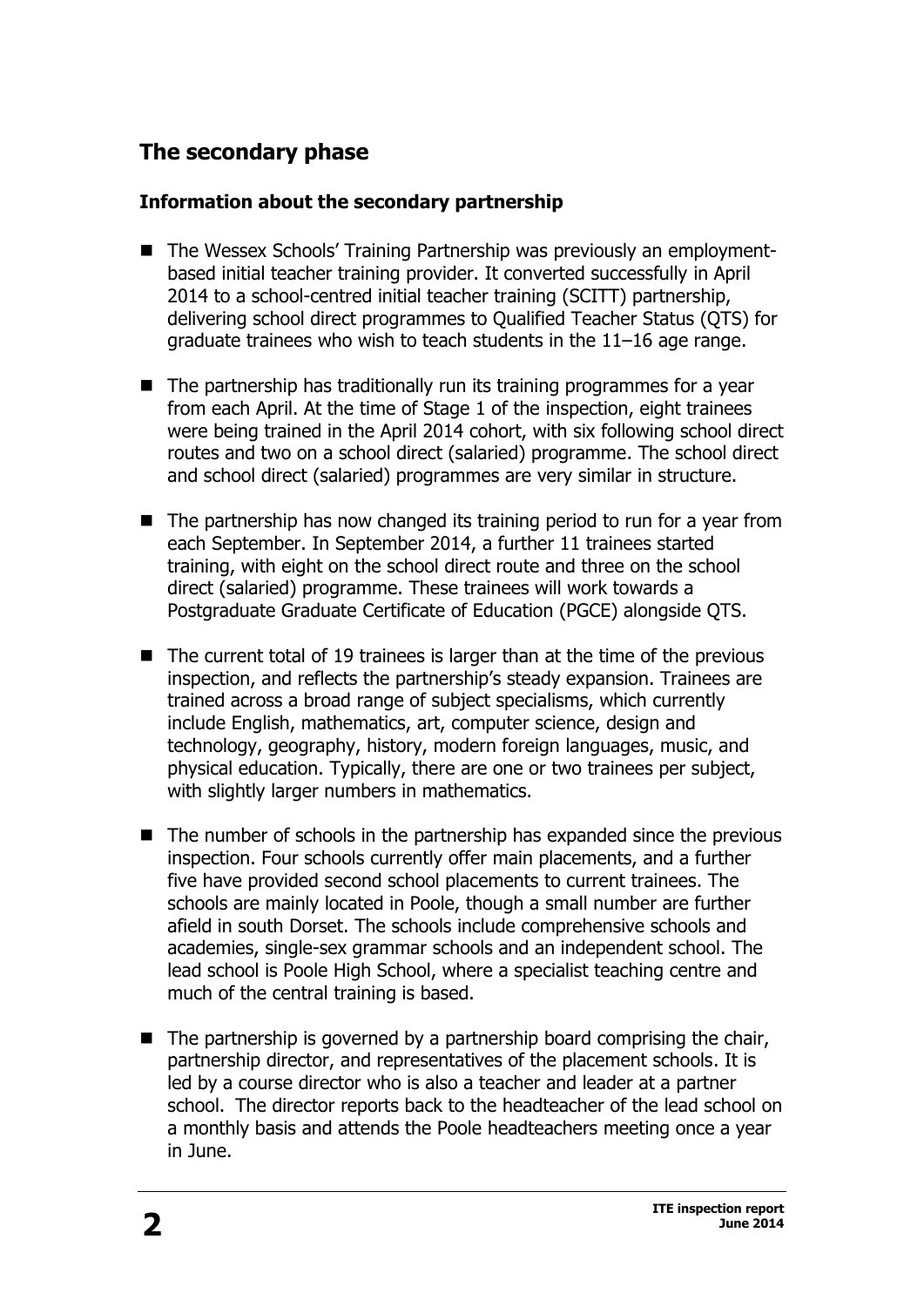### **Information about the secondary ITE inspection**

- Inspectors observed eight lessons taught by seven trainees, and five by newly qualified teachers (NQTs), in six schools. All observations of trainees were undertaken jointly with mentors or school-based partnership representatives.
- Inspectors also held discussions with: 10 trainees from the September 2014 cohort; newly qualified teachers working in non-partnership schools; partnership visiting tutors; leaders, managers and headteachers; and school-based staff, including mentors and partnership representatives.
- **IFM** Inspectors reviewed a wide range of documentary evidence, including: information related to recruitment and selection; statutory compliance with the initial teacher training criteria; tracking and assessment; trainees' teaching evidence and assignments; analysis of outcomes for trainees; evaluations and improvement plans; external moderator/examiner reports; and, surveys of the views of trainees and newly qualified teachers.

### **Inspection team**

Ian Hodgkinson, Her Majesty's Inspector: lead inspector Dr John Menendez, additional inspector: assistant lead inspector

# **Overall effectiveness** Grade: 2

### **The key strengths of the secondary partnership are:**

- Through the strong commitment of the partnership leaders and effective governance structures, the newly converted SCITT has developed a clear vision for future development and momentum for the journey ahead, responding well to local needs.
- $\blacksquare$  The very high employment rates of trainees ensure a regular supply of at least two-thirds of each qualifying cohort to local schools, swift progression in their early careers to middle management positions, and high numbers retained in teaching.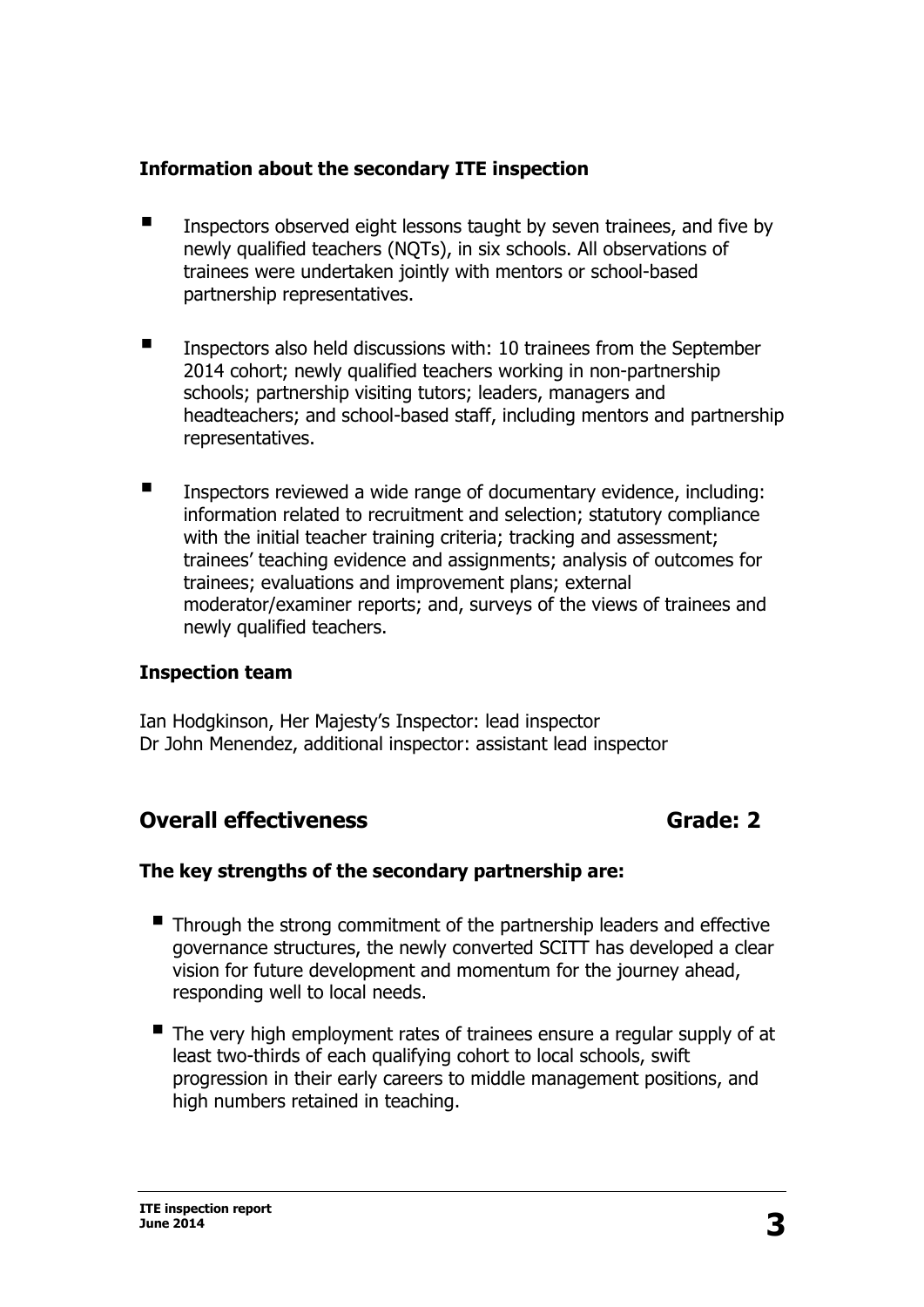- Recruitment and selection are rigorous and effective in producing cohorts with the potential to be good or better teachers, and this in turn supports good and improved completion rates.
- The training is well focused on developing trainees' subject knowledge, and on understanding how to develop students' literacy skills through their specialist subjects.
- <sup>T</sup>rainees and NQTs manage their classes and students' behaviour well; they plan well-paced and engaging lessons and evaluate their own teaching carefully in terms of its impact on students' learning.
- Trainees are very reflective and have high expectations of their own performance; they display high standards of personal and professional conduct.
- $\blacksquare$  Most trainees feel very well supported in their training programme, through a strong central training programme, the expert advice they receive from their mentors and tutors, and the effective pastoral care for their well-being and progress.

### **What does the secondary partnership need to do to improve further?**

### **The partnership should:**

- Raise trainees' attainment further so that more are outstanding by the end of the training, particularly by:
	- $-$  providing clear leadership to ensure that throughout the training, the targets set for trainees give consistently clear, detailed and specific guidance on how they should improve their teaching and subject pedagogy
	- developing trainees' skills in matching tasks to students' capabilities to ensure that all groups of students make best progress.
- Develop further a culture of continual improvement across the whole partnership by:
	- $-$  ensuring that across the partnership the quality of mentoring matches that of the best, in the effectiveness and timeliness of support and guidance given to trainees
	- $-$  refining the partnership agreement and further strengthening communications between trainees, schools and partnership leaders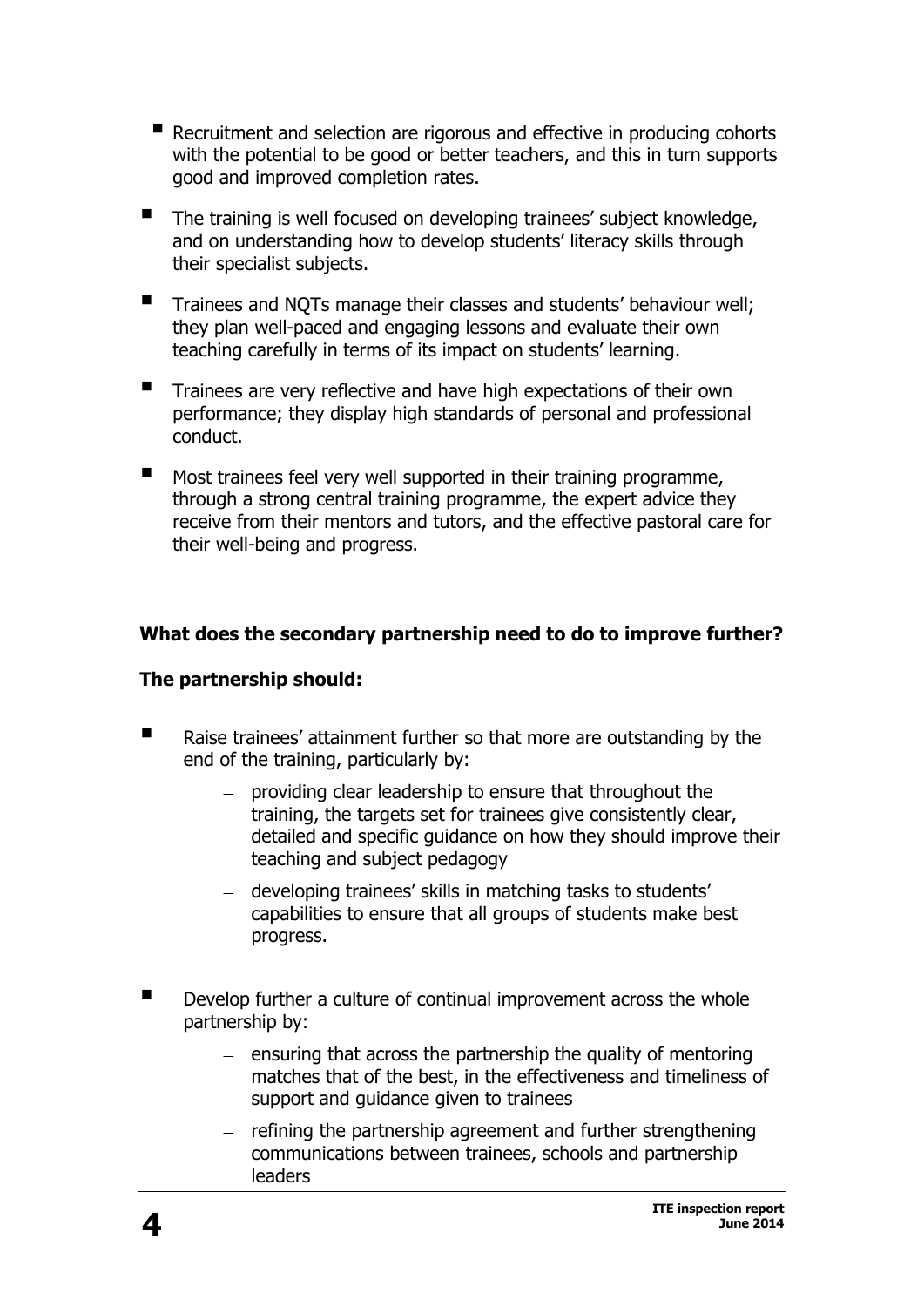- continuing to develop the partnership to ensure that trainees have experience in schools in diverse cultural and socioeconomic contexts.

# **Inspection judgements**

- 1. The partnership has an excellent track record in ensuring that its trainees are successfully employed as teachers. Over the last three years, all trainees have secured teaching posts on completing their training, and nearly all have remained in teaching. Most are employed in the Bournemouth and Poole area and the large majority in partnership schools. The partnership therefore makes a key contribution to improving the supply of teachers for schools in the locality, including in shortage subjects such as mathematics, English, chemistry and modern foreign languages. In some cases, NQTs move swiftly to take middle leadership responsibilities in their schools. One NQT who finished training in April 2014 has already become interim head of a large department in a local school.
- 2. These very high employment rates reflect well on trainees' high standards of personal and professional conduct. Trainees show full commitment to promoting positively the ethos and values of their schools, and all have a high regard for the well-being of the students they teach. A high level of mutual professional respect prevails between trainees and mentors. Mentors are quick to praise the additional specialist knowledge and skills that many trainees bring to their departments.
- 3. Completion rates compare favourably with the national average. All trainees who started the course in 2013 completed it successfully. In the three years prior to this, one trainee withdrew in each year for personal or career reasons. These good completion rates are testament to the effectiveness and rigour of the recruitment and selection process. The selection process features searching tests of subject knowledge, initiative, resilience, and interaction with students or teaching during the process. It is recommended that trainees have acquired significant school experience prior to application. As a result, trainees present as confident, resilient professionals, ready to work hard and make a positive contribution to many aspects of the life of the school. Trainees speak warmly of the pastoral support provided by the course administrator and director, who respond readily to their concerns.
- 4. Recruitment and selection procedures have changed recently to accommodate new national procedures for applying for training. It is too early to judge the impact of such changes.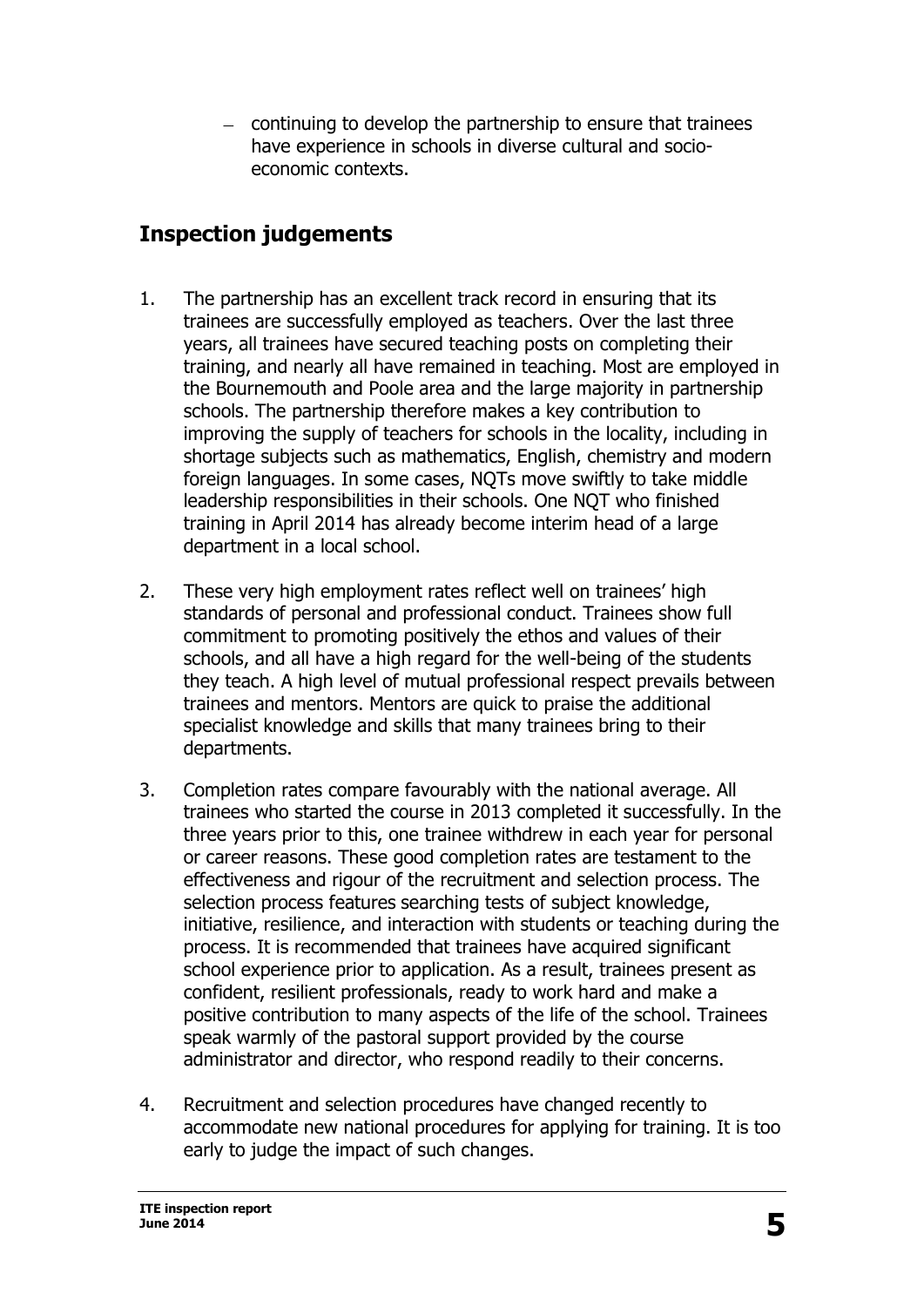- 5. Trainees' attainment has improved steadily since the previous inspection. The proportion of trainees judged good or better by the end of the training has improved sharply. In 2013/14, all were judged good or better. Over time around a third of trainees have been judged outstanding, and this rose to two-fifths in 2013/14. Rates of progress for the current cohort of April starters match these attainment levels. Internal and external moderation procedures for the assessment of trainees' outcomes are robust and inspectors agreed in most cases with the partnership's assessment of the quality of trainees and NQTs.
- 6. Training is good and supports trainees in making good progress against the Teachers' Standards. In particular, trainees value the extensive training they receive in techniques for the management of behaviour, both from central training programmes and school-based guidance from colleagues and mentors. As a result, trainees and NQTs generally manage their classes well. They recognise that if pupils are learning well they generally behave well too; so they plan well-paced lessons with engaging activities that enable pupils to achieve clear learning objectives. Where they need to intervene to address distractive behaviour, most trainees successfully apply school behaviour policies firmly and consistently. Trainees have a very well-developed awareness of different kinds of bullying and actions they should take to prevent it. They receive a comprehensive induction to safeguarding and demonstrate a good awareness of how they apply this in their schools.
- 7. Trainees are well qualified on entry by comparison with other partnerships. Their confidence in planning and teaching well-structured lessons is partly rooted in well-developed subject knowledge. A comprehensive subject knowledge audit is undertaken prior to the start of training and kept under review by trainees and mentors at key points through the programme. In the 2014/15 programme, subject tutorials have been developed significantly and successfully. This is a result of a partnership development plan priority in response to some negative feedback on subject tutoring in the previous year. Subject tutorials have a sharper structure and now occur each week on placement for an hour session with an experienced teacher. Trainees now report very favourably on how these sessions are providing them with very good opportunities to work with experienced teachers on key aspects of their practice and subject pedagogy. Those who are training to teach outside their specific degree specialism, particularly in mathematics, invariably have a well-developed background in their teaching subject and undertake appropriate and effective subject knowledge enhancement programmes.
- 8. Training places much emphasis on developing trainees' understanding of curriculum and assessment frameworks, so that trainees have to complete primary school national tests and GCSE and A-level papers as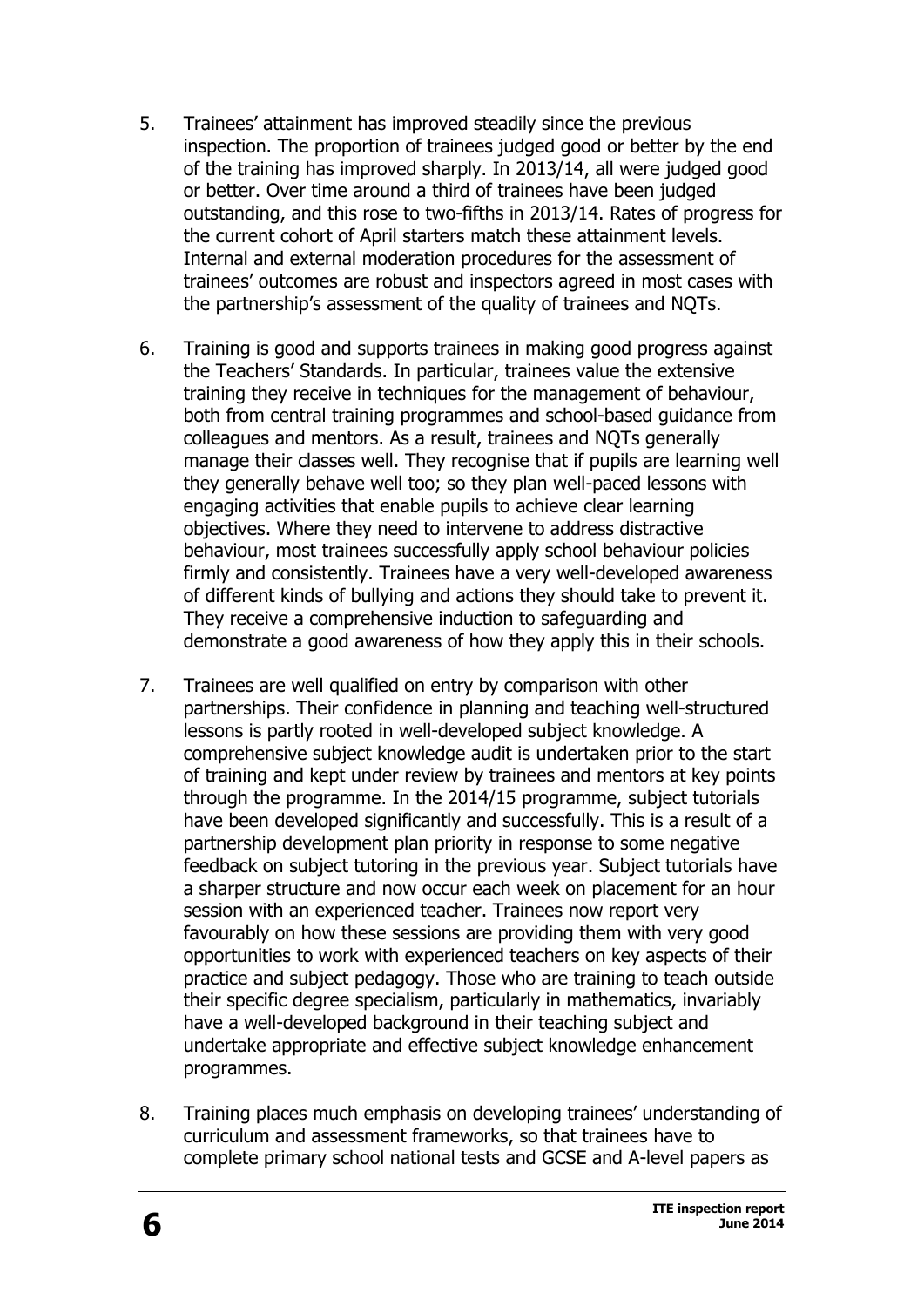part of their experience. Trainees and NQTs have good opportunities to experience teaching and learning in the sixth forms of partnership schools, but the understanding of the range of post-16 academic and vocational pathways and study programmes is underdeveloped for many. As a result of this finding in Stage 1 of the inspection, the plan for the current training programme has been strengthened in this regard. Trainees have a sound understanding and experience of primary school structures and curricula.

- 9. The comprehensive literacy training, including in phonics, that trainees receive in their central programme is well deployed in classrooms. Trainees' and NQTs' lesson preparation often gives much attention to the promotion of literacy, especially for students with weak literacy. Much focus is given to supporting students' use of subject-specific and technical vocabulary. Trainees' skills in supporting students' numeracy through their subject are less well developed.
- 10. Trainees' files show a strong commitment to keeping up to date with the latest research and developments in their subjects and general educational matters, for example through references to recent Ofsted reports and research papers from subject associations. The training programme is well designed to ensure that trainees' practice is continually informed and developed by such work. Weekly 'focus tasks' ensure that trainees apply their learning from central training sessions directly to their teaching and pastoral work with their students. In addition, two assignments are essentially action research projects, based on applying trainees' studies of assessment for learning and personal, learning and thinking skills to improvements in their current practice.
- 11. Trainees have a high regard for the very effective training they receive in teaching students who are disabled or who have special educational needs. Lessons of trainees and NQTs are planned carefully to ensure that tasks and approaches are adapted well to support the learning of these students, including through the planned deployment of other adults. The partnership's standard lesson planning format helps by prompting trainees to think about differentiating each task to meet students' needs. Training to support students for whom English is an additional language is less favourably regarded by trainees; trainees are generally less confident in designing specific strategies to help these students overcome language barriers. Trainees have a good understanding of the barriers to learning and progress faced by students from disadvantaged socio-economic backgrounds as a result of a strong focus within central training and priorities in schools across the partnership. Trainees recognise the need to monitor gaps in progress for disadvantaged students and understand actions that can be taken to close these.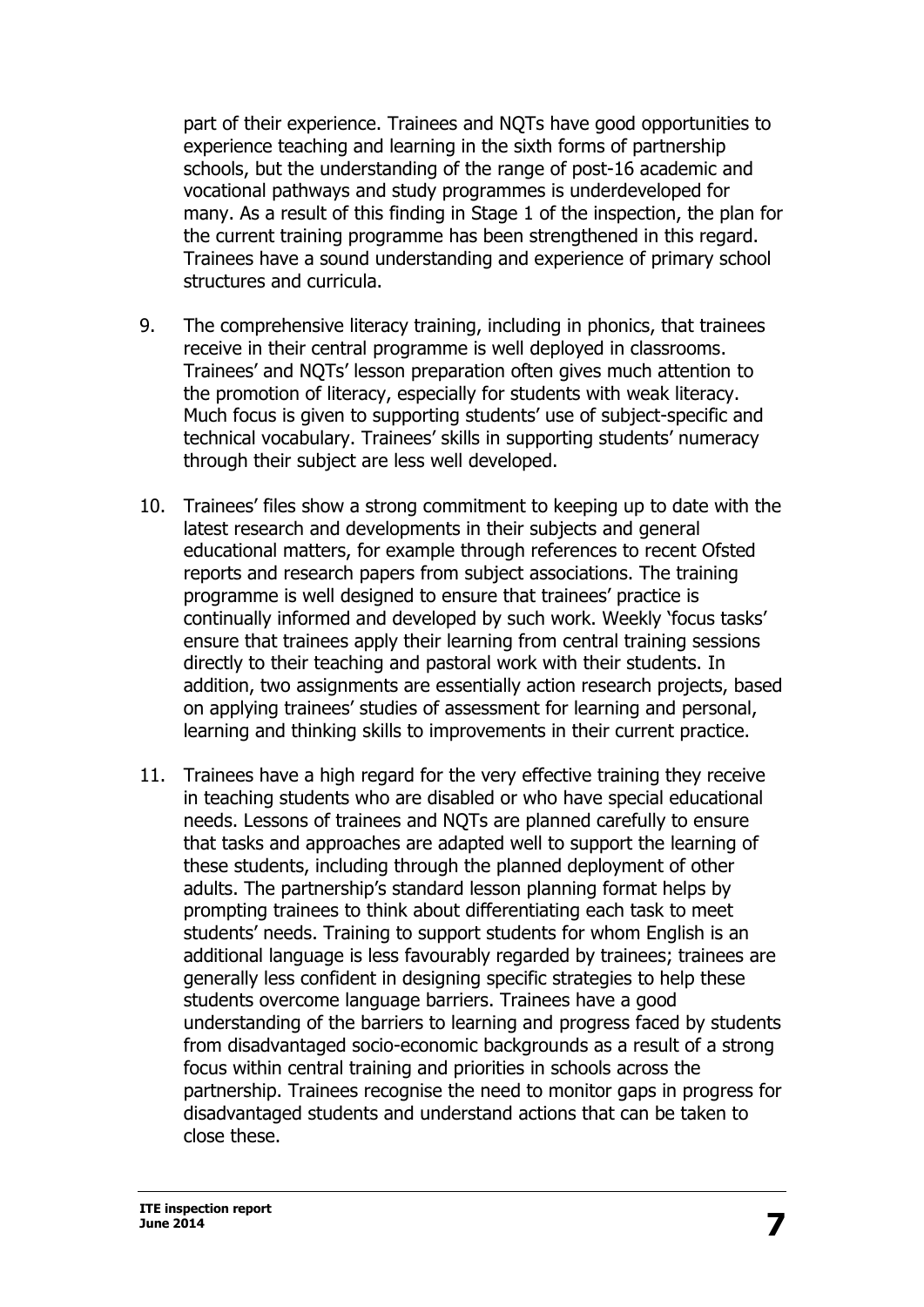- 12. Trainees are aware of the need to ensure that more able students receive sufficiently challenging work. However, not all trainees and NQTs are sufficiently adept at understanding how to extend the skills and deepen the understanding of more able students. The focus of centreand school-based training on differentiating challenge for students comes towards the end of the programme; it is recognised by trainees and increasingly by partnership leaders that this is too late to support consistently good or better teaching and needs to be addressed earlier. Nonetheless, some very good examples were seen among trainees and NQTs of planning to allow more able students to start on higher-level work than their peers and make strong progress.
- 13. Trainees use assessment information well to monitor their students' progress and inform their planning. Their questioning of students is consistently effective in encouraging students across the ability range to participate in whole-class discussions and to develop and extend their answers. The effectiveness of marking in ensuring that students are always making best progress is more variable, especially for current trainees mid-way through training. Nonetheless, some outstanding examples were seen among NQTs of identifying what went well in students' work, setting out what they need to improve and ensuring students responded.
- 14. Trainees generally have a high regard for the support and guidance they receive from their mentors and their colleagues in schools. The feedback they receive following lessons is accurate and often contains very useful practical tips from mentors with a strong working knowledge of the school and the students. The written targets for trainees' improvement, however, are often too generic and lack specific detail on the precise aspects of a trainee's practice or subject pedagogy that needs improvement. As a consequence, some trainees go for many weeks with similar generic targets arising from observations. Trainees' final summative reports and targets at the end of placements and at the end of their training are similarly often too general. Excessive use of statement banks to generate these reports makes it difficult to distinguish, for example, between good and outstanding trainees, and lessens their value to employers. Nonetheless, throughout their training the trainees themselves are highly reflective on their own effectiveness, and NQTs are very clear about their further professional targets as they begin their careers. The training programme promotes such self evaluation well. For example, in the 'monitoring and accountability' exercise on their main placement, trainees explicitly evaluate their own performance by reference to the progress data of students in their classes.
- 15. While the quality of mentoring is mostly very effective, especially on the main placements, there are a few instances where such standards are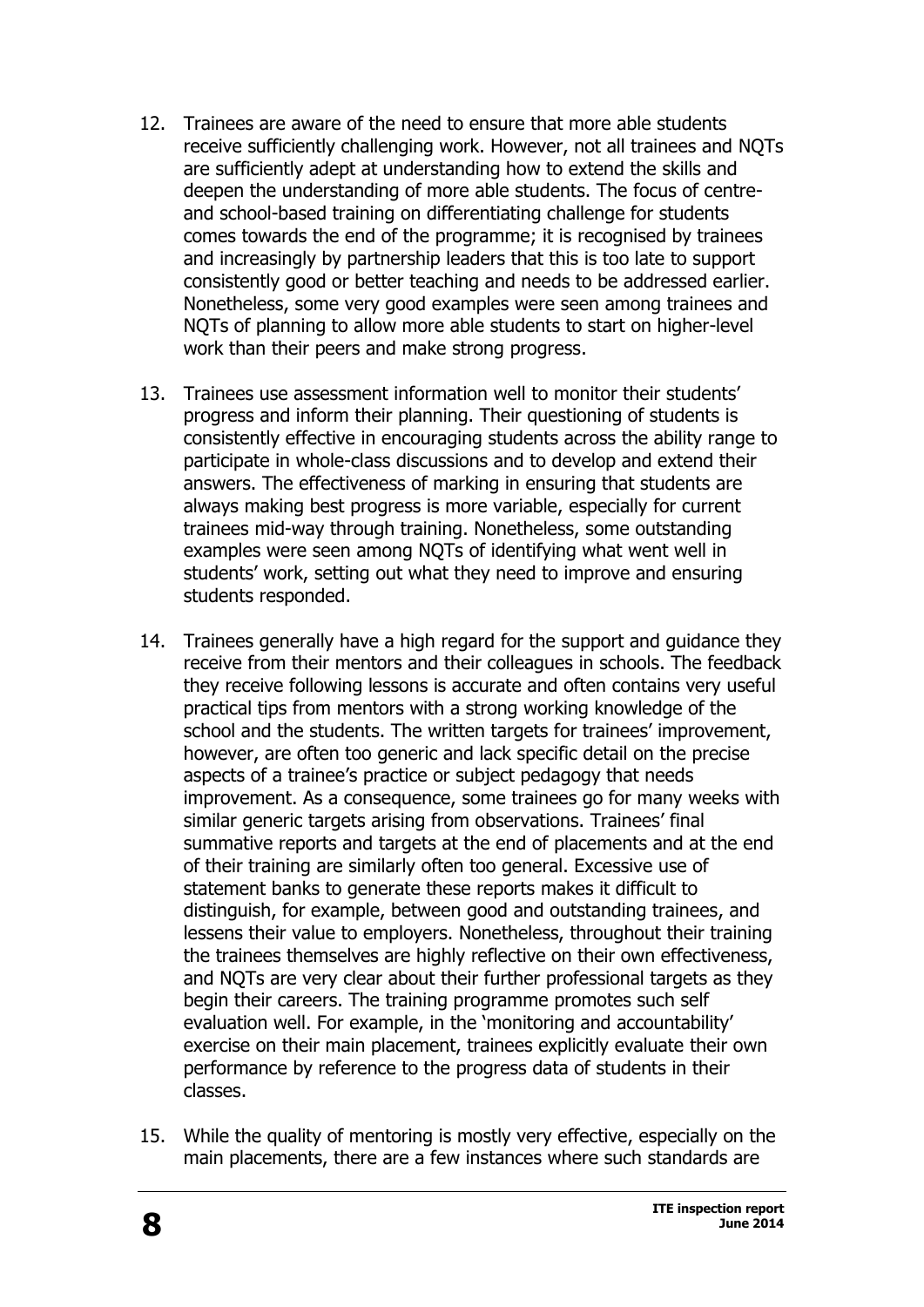not met, particularly in the regularity and quality of mentor meetings with trainees. The role of the visiting tutor is mostly effective in providing monitoring and support for trainees and mentors, especially now that it has been strengthened to allow more detailed discussions with all parties during visits. There remains some difference in perception between visiting tutors, however, in the extent to which they can report on aspects of the quality of training and mentoring in the placement. Throughout the programme, training and development opportunities are provided for mentors, although not all attend regularly. The course director follows up non-attenders with an individual briefing meeting at the start of the training year. The partnership representatives in the schools also provide additional support for mentors on a needs-led basis. The central team of administrator and course director maintain regular communications with partner schools and mentors, including useful weekly briefings to keep all on track towards programme completion. However, the lack of a dedicated virtual learning environment or information portal makes it difficult to ensure that all mentors are working with latest versions of forms and guidance. The partnership agreement with schools is currently being refined following Stage 1 of the inspection: it is not in all places sufficiently clear about the expected commitment of mentors and representatives to engage and communicate with the central administration.

- 16. The steady growth in the partnership has enabled trainees to experience an increasing diversity of settings as part of their training. The expansion to include an increasing number of schools in more diverse socio-economic contexts, and new academies with a particular focus on raising standards, has given added breadth. The small size of the partnership, however, continues to impose constraints, so that some trainees feel that some aspects of their experience, such as working with children for whom English is an additional language, has been limited. The central training is now enhanced by additional visits to provide trainees with further experience beyond that offered in the partnership, including to an ethnically diverse urban school and a further education college.
- 17. The partnership has good leadership structures in place to review and develop its performance. Those schools that have been at the core of the partnership over time continue to make a particularly strong and constructive contribution to its quality and direction. All partnership schools as well as trainee representatives are invited to attend termly meetings of the management committee which considers a wide range of monitoring information and development proposals. These meetings are followed shortly afterwards by strategic development committee meetings, comprised of partnership leaders and representatives of main placement schools, who take forward management committee proposals into detailed plans. Through these collaborative structures, the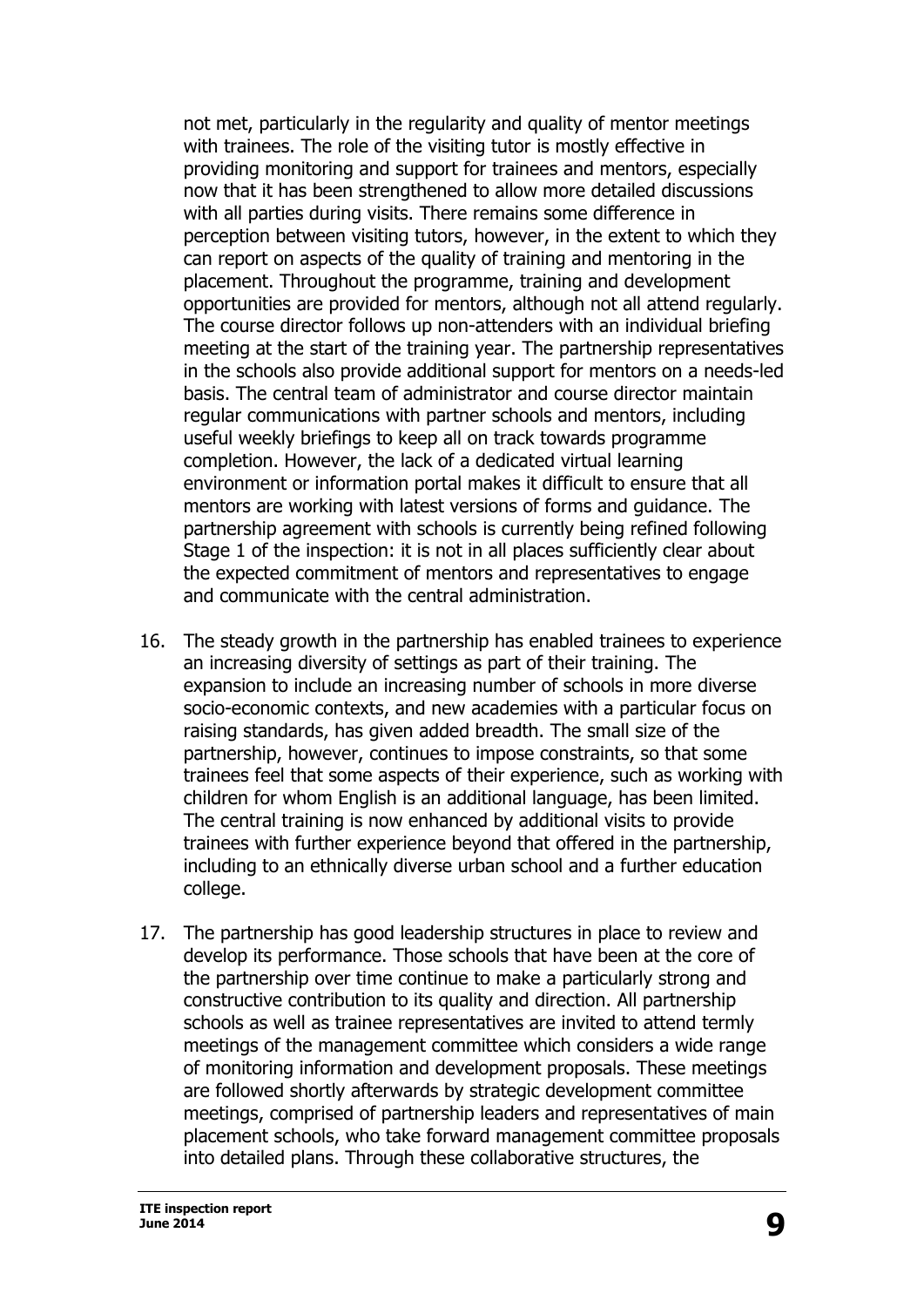partnership has been able to respond effectively to the significant recent changes in the ITE landscape. Although small, the partnership regularly attends regional briefings by Ofsted and the National College of Teaching and Leadership to keep abreast of developments. The partnership is therefore fully compliant with regulations and criteria for initial teacher training. The recently appointed course director has worked energetically to ensure that headteachers of partnership schools are increasingly involved in decisions about applications for training places on the basis of local workforce planning.

18. Self-evaluation is accurate and informed by detailed and effective monitoring and review of provision, particularly by the partnership's chair and its director. Leaders take survey information from trainees and NQTs increasingly into account in reviewing performance, although greater use could be made of national benchmark data to compare performance with that of other providers. Such thorough self-evaluation underpins the partnership's good capacity to improve. It leads to concise and well-focused action plans which, while in lacking detailed and measurable success criteria in places, are effective in improving provision and moving forward with confidence.

# **Annex: Partnership schools**

The following schools were visited to observe trainees' and newly qualified teachers' (NQTs') teaching:

Poole High School Poole Grammar School St Edward's RC/CE/VA School, Poole The Blandford School Parkstone Grammar School Winton and Glenmoor Academies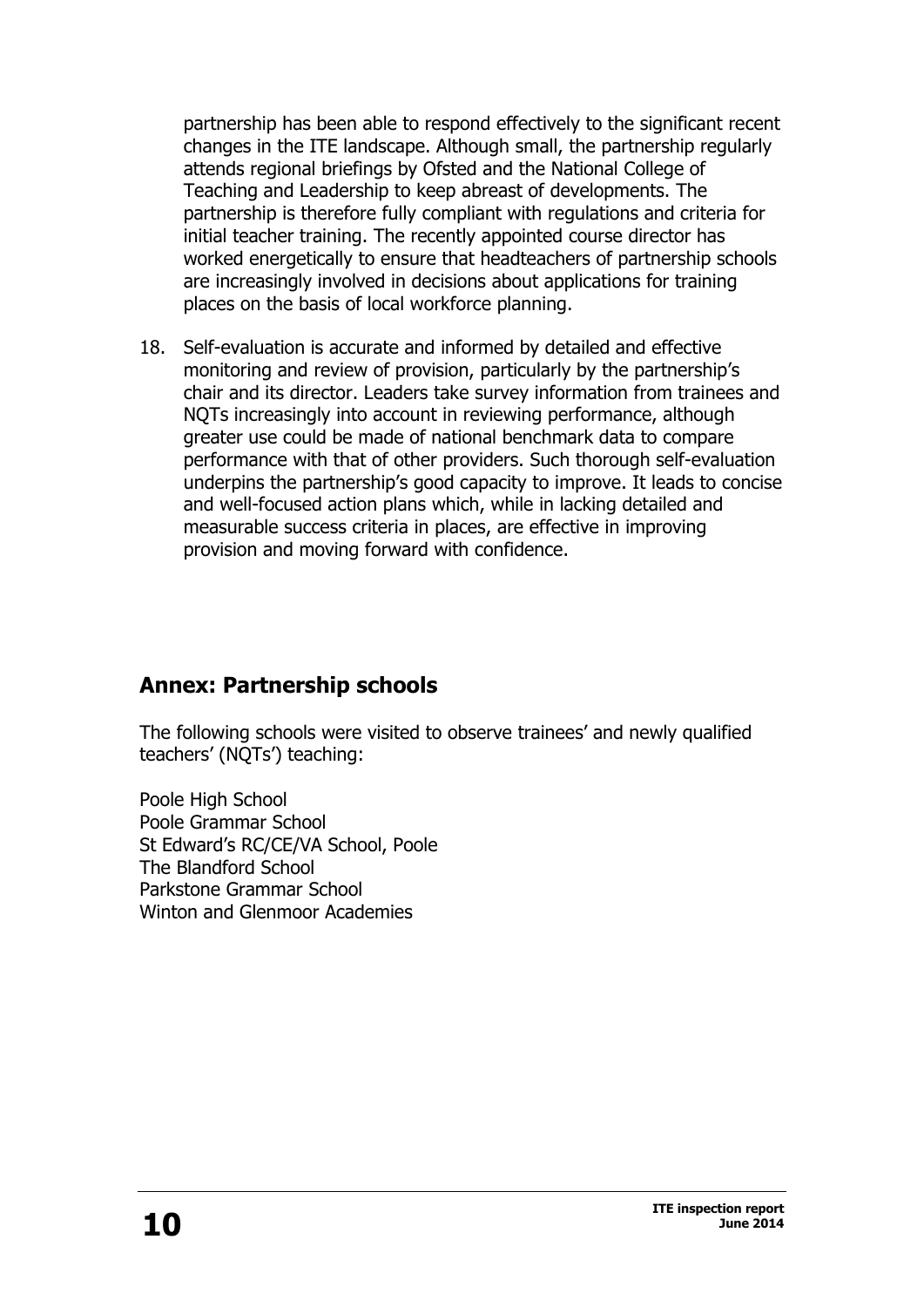# **ITE partnership details**

**Unique reference number Inspection number Inspection dates Stage 1 Stage 2 Lead inspector Type of ITE partnership Phases provided Date of previous inspection Previous inspection report**

70189 434225 30 June–31 July 2014 20–22 October 2014 Ian Hodgkinson HMI **SCITT Secondary** 27–30 April 2009 http://www.ofsted.gov.uk/inspection-reports/findinspection-report/provider/ELS/70189

**Provider address**

Poole High School Wimbourne Road Poole BH15 2BW